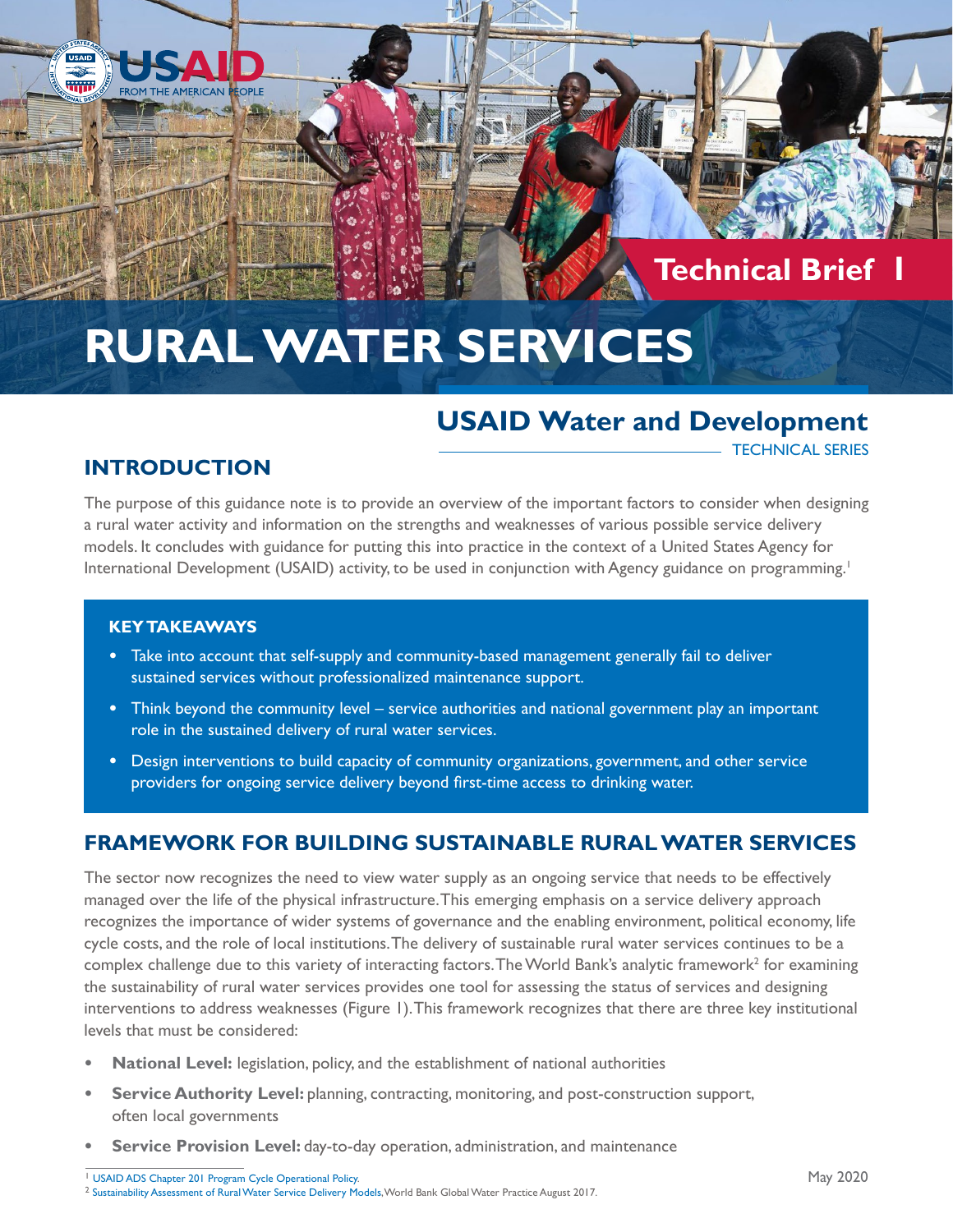

**FIGURE 1:** ANALYTIC FRAMEWORK FOR SUSTAINABILITY OF RURAL WATER *Adapted from Sustainability Assessment of Rural Water Service Delivery Models, World Bank Global Water Practice, August 2017*

The framework centers on five key "building blocks" that should be considered for each of the three institutional levels:

- **• Institutional Capacity:** policies, strategies, and delineation of roles, functions and effective coordination, and ability of service authorities to organize effective technical, administrative, and institutional support to service providers.
- **• Financing:** funding for initial capital investments, operation, and maintenance costs, as well as indirect support costs, and ensuring tariffs and fees are affordable to the most vulnerable.
- **• Asset Management:**<sup>3</sup> good design, appropriate planning for expansion, and quality assurance during construction and clearly defined asset ownership –includes whether the technical know-how is in place and the extent to which systems and tools for asset management have been developed and implemented.
- **Water Resource Management:** planning and design of infrastructure that considers current and future potential water demands and resource availability, as well as institutional linkages between those entities that manage watersheds – the service authorities and service providers.
- **Monitoring and Regulation:** monitoring systems that routinely collate relevant data about the quality of services and performance of service providers – used to inform service delivery. Regulatory oversight is exercised to protect the interests of consumers, and ensure authorities have appropriate contracting power.

# **SERVICE PROVIDER MANAGEMENT MODELS**

How services are delivered to end-users is highly dependent on the local context – including population density, national policies, and the capacity of service authorities and other relevant institutions. As we aim to reach more people with progressively higher quality services, self-supply and community-based management models often fail to provide reliable, sustained services,<sup>4</sup> and must be supported or professionalized.<sup>5</sup> Professionalizing may mean moving away from a reliance on volunteers by hiring professional staff or outsourcing functions to the private sector, but it can also refer to actions taken to operate with more transparency, accountability and efficiency.

<sup>&</sup>lt;sup>3</sup> In the water sector, assets refer to the physical components of water schemes (e.g., pipes, pumps, meters, generators, storage tanks, valves), while their management refers to the processes that ensure services are maintained to ensure performance at the lowest possible cost. ([Infrastructure](ircwash.org) 

asset management for rural water supply Briefing Note, 2015, Boulenouar & Schweitzer[\)](ircwash.org)<br><sup>4</sup> Rural Water Supply Network (RWSN) (2009). "[Myths of the Rural Water Supply Sector.](rural-water-supply.net)" St. Gallen, Switzerland: RWSN.

<sup>5</sup> Lockwood, H., and Gouais, A.L. (2015). "[Professionalizing community-based management for rural water services.](https://www.ircwash.org/sites/default/files/084-201502triple-s_bn01defweb_1_0.pdf)"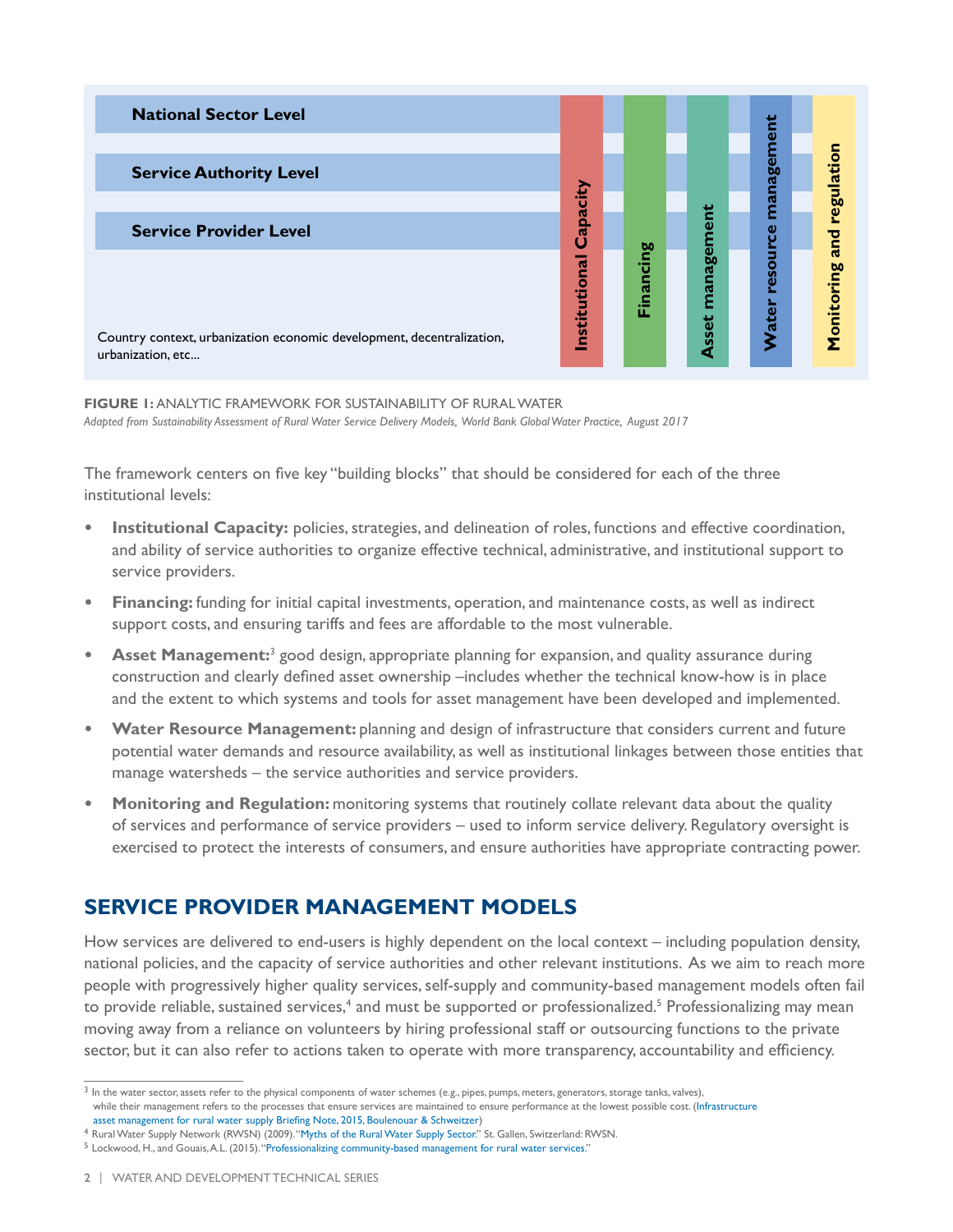Below we discuss a few management models for service providers and the strengths and weaknesses of each. Different management models are likely to be more appropriate based on the population density of the area and the level of professionalization available (See Figure 2). The management models below and in the figure are not strict categories. In reality, there are variations on these core concepts. Ultimately improving water service provision requires addressing weaknesses of the management models in place or seeking reform toward those more responsive to the context.



**FIGURE 2: SERVICE DELIVERY MODELS AND TYPES OF SETTLEMENT Source:** Lockwood and Smith, 2011. Supporting Rural Water Suppl[y](ircwash.org)

#### **SELF-SUPPLY**

Self-supply is an approach where households construct and maintain individual water systems at household level, typically wells or rainwater harvesting systems, which may supply water for both domestic and productive needs. Self-supply is a dominant approach in highly dispersed populations where water services are poor or non-existent. Under this approach, users choose the technology and service level they want and select their own provider for these services based on options available in their local market. This means that water services are not planned at central, regional, or municipal levels. Subsidies are generally not a major part of self-supply interventions, which rely on households to contribute their own funds, but may be used for activities such as promotion of products or linking private vendors to customers, known as "market facilitation."<sup>6</sup>

#### **• Strengths**

- **–** Self-supply can help increase coverage in areas where it is not feasible or cost-effective to develop communal supplies. Few countries have reached 100% coverage of water services without it.<sup>7</sup>
- **–** Self supply **can help fill part of the public funding gap** for rural water supply by leveraging household investments and shrinking the number of households to be served via other approaches.

#### **• Weaknesses:**

- **–** There is a risk that the government will abdicate responsibility for providing services when they have **low institutional capacity**.
- **–** There is little or **no systematic monitoring of self-supply.**
- **Asset management systems do not typically capture self-supply infrastructure**, leading to incomplete knowledge of water services by government authorities.

 $6$  Market facilitation is a type of market intervention that works to stimulate markets while still remaining outside of the market themselves.<br>7 In the U.S., more than 14% of the rural population supplied its own water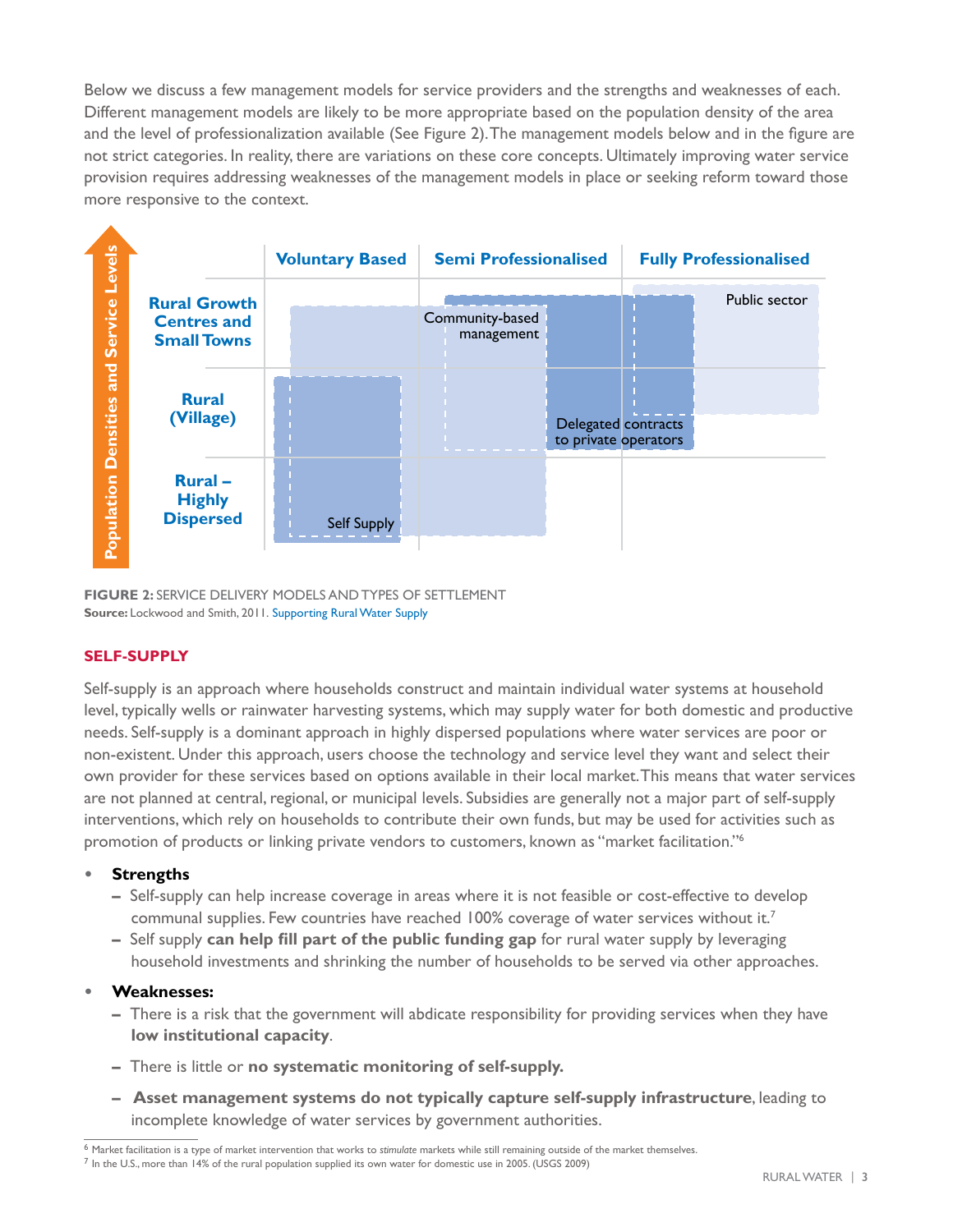- There is **little or no regulation** of self-supplied services, including a lack of monitoring water quality over time against standards, no monitoring of groundwater abstraction, and no accreditation systems for product suppliers.
- Self-supply may not address the needs of the very poor, since households need access to some capital to construct their own water supply.

#### **MOVING FORWARD: SUPPORTED SELF-SUPPLY**

There is consensus that promoting self-supply without providing support to address its weaknesses is likely to fail, while allowing authorities to avoid responsibility for ensuring universal services. Many in the water, sanitation, and hygiene (WASH) sector are therefore moving towards a "supported self-supply" approach for rural, highly dispersed areas. Under this type of approach, national and local governments play a role in standardization, monitoring, regulation, and technical assistance. They may also offer targeted subsidies, market facilitation, or other support for the provision of services. However, services are still chiefly financed and managed by the users, with products delivered by the local private sector.

#### **SUPPORTED COMMUNITY-BASED MANAGEMENT**

Historically, a common approach to the management and maintenance of rural water services is based on Community-Based Management (CBM) where communities take on the burden of maintenance themselves, with limited, if any, support from external agencies or local government. Traditionally, there is external support (either from government or donors) for initial capital expenditure, with community participation in the planning and design of infrastructure. A voluntary water committee is formed and trained, with an assumption that this committee will manage the collection of payments, system operations, and small repairs. This approach is frequently codified as the preferred approach for provision of rural water services in national policies and strategies.

Evidence has shown that the traditional, voluntary, **CBM model has struggled to ensure that rural water**  supply infrastructure is adequately maintained,<sup>8</sup> with most communities waiting until infrastructure breaks before attempting any maintenance due to a lack of resources, knowledge, or expertise among volunteer committee members. This results in long periods without water services, higher costs, and ultimately a lack of reliable, sustainable services for rural populations. In response to the documented challenges with CBM, most development partners are now promoting what is termed **"supported community based management**,**"** which has the potential to dramatically improve functionality rates for rural water services.<sup>9</sup>

A key component of these supported CBM approaches is to professionalize the provision of both preventative and corrective maintenance services. The typical approaches for providing these types of maintenance services to community-managed systems are:

1. **Ad Hoc Reactive Approach:** Maintenance or repair services that cannot be undertaken directly by the community are provided by an external entity (such as a local government authority or private maintenance provider) upon request or identification of the problem. Communities may or may not pay for these services, depending on the service provider and specific arrangement.

<sup>8</sup> [Sustainability Assessment of Rural Water Service Delivery Models](documents.worldbank.org), World Bank Global Water Practice August 2017.

<sup>9</sup> McNicholl, D., et al. (2019). [Performance-based funding for reliable rural water services in Africa. Uptime consortium, Working Paper 1](https://www.smithschool.ox.ac.uk/research/water/report-performance-based-funding.html).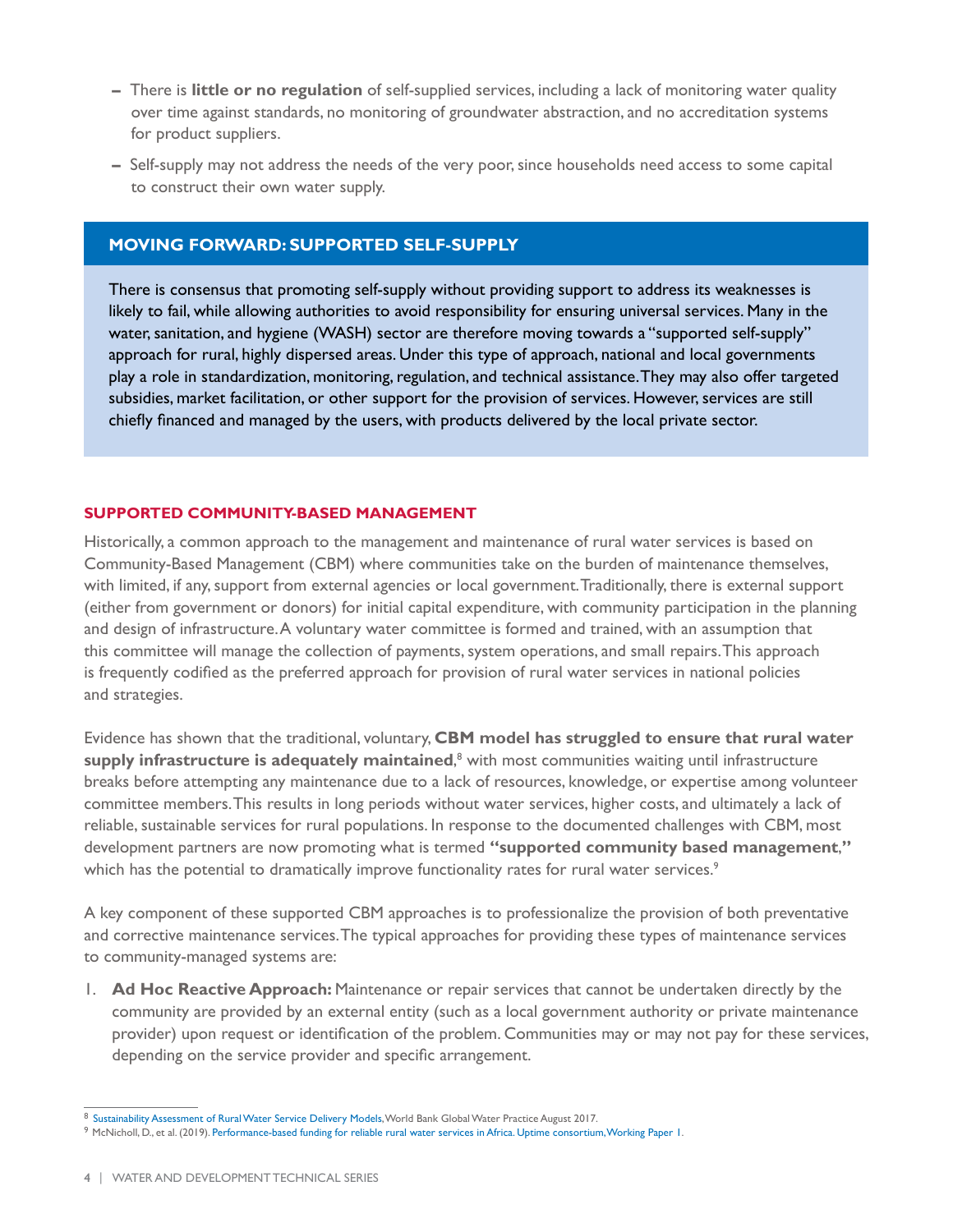- 2. **Structured Proactive Approach:** Maintenance services are provided on a structured basis, with an agreed frequency (i.e., quarterly visits), and including both preventive<sup>10</sup> and corrective tasks. Communities usually pay for these services, unless provided by the local government or other publicly funded organization.
- 3. **Guaranteed Service Approach:** Communities pay a flat fee on a monthly or annual basis, which covers all costs for any repairs and maintenance, and services are guaranteed by contract, with performance targets such as repair response time and functionality rates specified.

These community structures might be supported via:<sup>11</sup>

- **• Associations:** Groupings of committees or local mechanics to pool resources and expertise. Associations can help professionalize services by ensuring members are experienced and trained, monitoring and regulating members (e.g., to avoid overpricing), and creating a clear link between members, committees, and local governments.
- **• Private Sector:** Community delegates day-to-day operations or maintenance services to a private operator. Community management committees may sign a contract with a private entity (or nongovernmental organization) that defines the community's role in day-to-day operations and tariff collection and sets out payments for provision of maintenance services.
- **Government Support:** Local government supplies materials or maintenance services to community committees. Committees retain the primary responsibility for day-to-day operation and minor maintenance and administration, but can call upon local government authorities for assistance with repairs.

#### **A SUPPORTED COMMUNITY-BASED MANAGEMENT APPROACH: THE WHAVE MODEL IN UGANDA**

Whave, a Ugandan non-profit social enterprise, provides water maintenance services to rural communities via a **guaranteed service approach**. Technicians perform regular checks and respond immediately when worn parts threaten a breakdown, to ensure that water keeps flowing every day. Communities pay a small annual fee for this guaranteed service, and the government provides regulation and support. This had led to a functionality rate in Whavesupported schemes of over 97% (following the Government of Uganda's functionality metric) and average breakdown period of less than three days.<sup>12</sup>



**FIGURE 3:** WHAVE'S GUARANTEED MAINTENANCE SERVICE APPROACH **Source:** [Whave](https://www.whave.org/)

<sup>10</sup> World Health Organization (WHO). "[Preventive Maintenance of Rural Water Supplies.](apps.who.int)" 1984.

<sup>11</sup> Lockwood, H. *[Sustaining Rural Water: A Comparative Study of Maintenance Models for Community-Managed Schemes](globalwaters.org)*, Sustainable WASH Systems Learning Partnership, 2019. <sup>12</sup> University of Colorado Boulder, Whave. "[Emerging Lessons on Sustaining Rural Water Services in Uganda: A Case Study of Whave's Preventative Maintenance Model](globalwaters.org)" Sustainable WASH Systems Learning Partnership, 2019.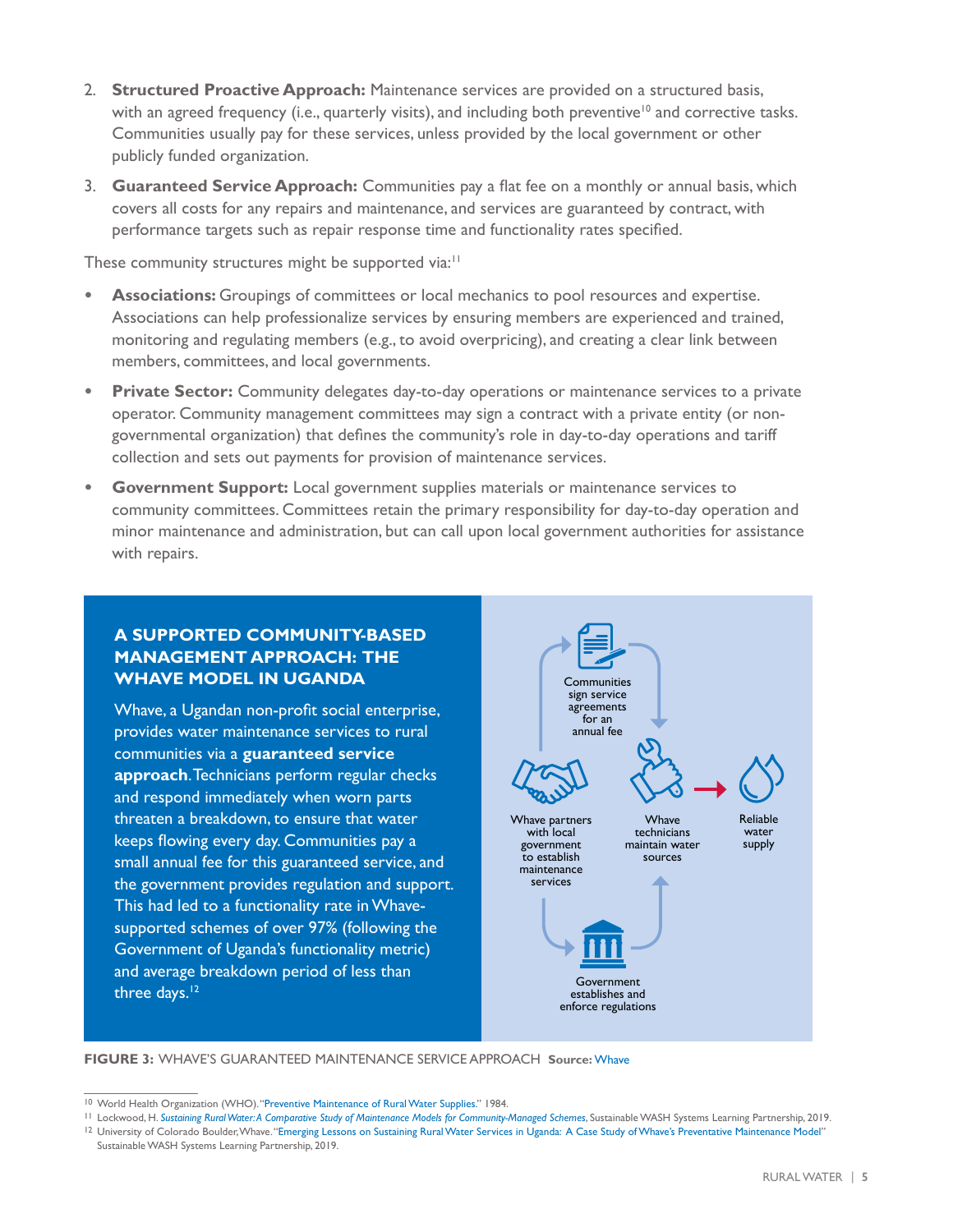#### **• Strengths**

- Supported CBM has the potential to increase community ownership, participation, and control of water services by the users who rely on them.
- Professionalized maintenance service providers can take on roles related to operations and maintenance that community volunteers are not well suited for.
- Contractual agreements between committees and service providers can **create accountability** by specifying the services to be provided and **performance metrics for monitoring.**
- Supported CBM allows service authorities to focus on overall planning for **asset management and regulation**, rather than directly providing ad-hoc repairs.

#### **• Weaknesses:**

- Community **volunteer committees typically lack capacity** for financial management and contract management with maintenance service providers, and there is often high turnover among members.
- Community committees **struggle to collect sufficient revenue** to fund maintenance and repairs, and even more so to cover capital costs of water schemes.
- Informal CBM structures may not be legally recognized, limiting their ability to negotiate for or manage contracts with entities providing maintenance services.
- Depends on service authorities to ensure effective monitoring and regulation.

#### **PRIVATE SERVICE PROVIDERS**

In private sector approaches, private operators either own water assets and manage the services, or have been delegated responsibility for operation and management of publicly owned water systems through public-private partnership (PPP) arrangements. Increasingly, governments or service authorities manage contracts with these private operators, who then receive revenue through the sale of water.

#### **• Strengths**

- Private operators are used to operating on commercial principles and generally do well at collecting revenue.
- Delegated management contracts with private operators can create accountability for delivering high quality services by creating a financial incentive to focus on **key performance indicators**.
- Service **authorities can focus on monitoring and regulation**, without the responsibility for delivering maintenance services directly.

#### **• Weaknesses:**

- Private operators are only willing to work in areas where services are commercially viable, creating a **risk that the poorest or hard to reach communities will be neglected**.
- Private operators require a long enough duration contract to be financially viable, and authorities must have the ability to issue contracts of appropriate duration
- In some contexts, there are no private operators with the required capacity (such as technical skills, financial capital, or business management skills) to deliver maintenance services.
- Private operators **require accurate and validated asset inventories** to limit financial risk, which are often not available.
- Government authorities must have the **capacity to monitor and regulate** these private providers to ensure quality and timeliness of service.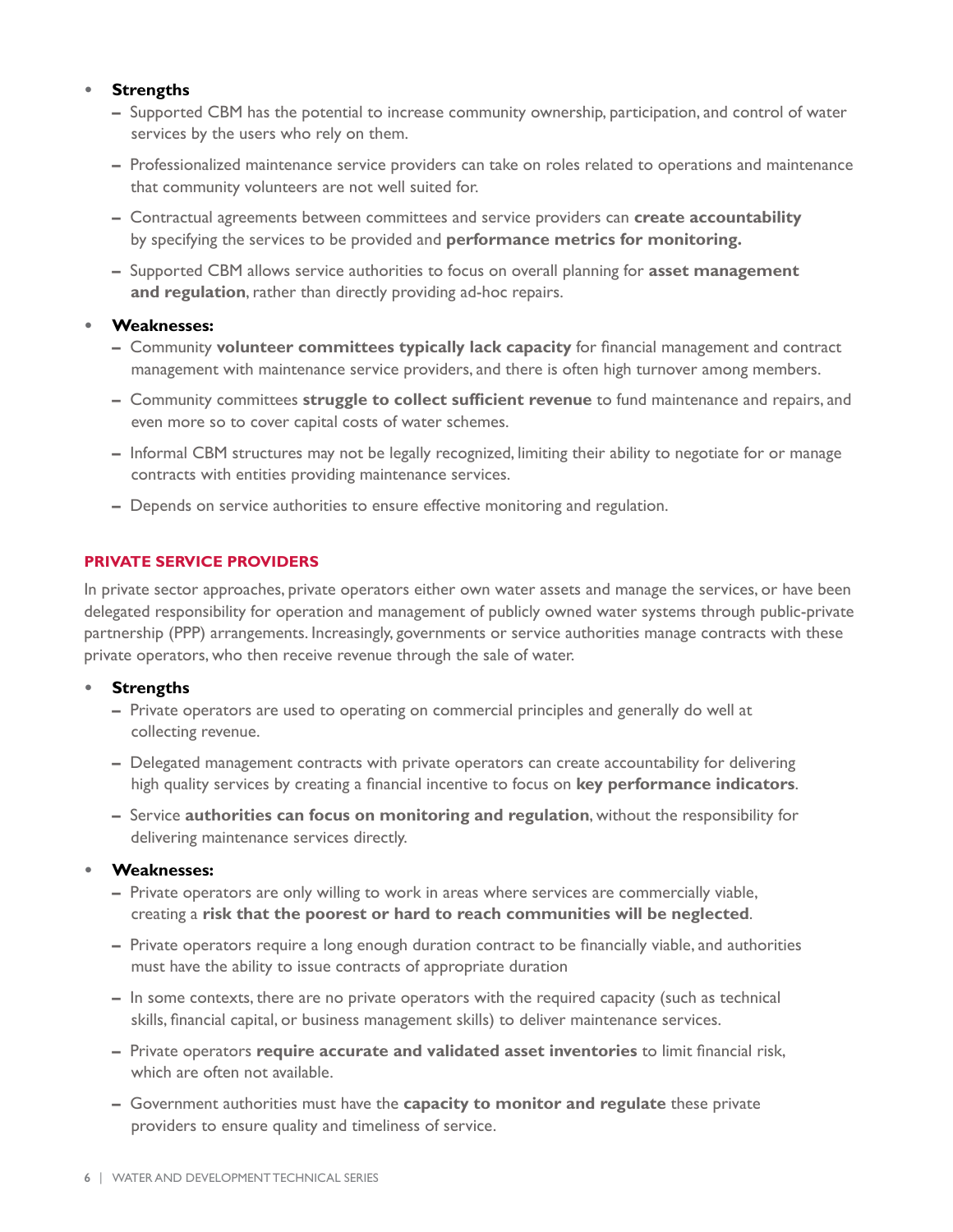#### **PUBLIC-PRIVATE PARTNERSHIPS FOR RURAL WATER SERVICES IN BENIN**

In Benin, municipalities (decentralized local government authorities) are responsible for providing water services in rural areas. Since the early 2000s, they have taken the approach of setting up affermage contracts to provide these services, with support from the World Bank. In an affermage contract, the municipality retains ownership of the assets, while a private operator is responsible for operating the water service, in accordance with the contract's specifications. The operator receives revenues from the sale of water on the basis of tariffs agreed upon with the municipality and is responsible for operations and maintenance-related expenses. The operator pays fees to the municipality to cover the cost of service monitoring and invest in asset renewals and extensions. The municipalities are responsible for investing in asset renewal, regulating services, and setting tariffs.

By 2014, around 1.6 million people were served by 269 privately-operated systems supplying piped water in rural areas and small towns. To further leverage private sector resources and improve service delivery in these areas, the Government of Benin, through the World Bank Group's IFC and Global Water Security and Sanitation Partnership, developed eight-year concession agreements, thereby transferring more responsibilities to the private sector, including design, engineering, partial financing, rehabilitation of equipment, and pipe network extension.

**Source:** World Bank Water and Sanitation Program. *[Benin – Innovative public private partnerships for rural water services](https://www.worldbank.org/en/about/partners/brief/benin-broader-access-to-water-for-rural-communities)  [sustainability – A Case Study.](https://www.worldbank.org/en/about/partners/brief/benin-broader-access-to-water-for-rural-communities)*

#### **PUBLIC SERVICE PROVISION**

Under this approach, the government authority directly provides water services to rural areas within its geographic jurisdiction. These services are not made independent from other services and responsibilities of the local government, and water services are operated out of the general budget – not "ring-fenced" – that is, separated from other funds.

#### **• Strengths**

- Local governments maintain responsibility for service provision, **potentially simplifying overall planning and asset management** and ensuring that those in areas that are not commercially viable are not neglected.
- Local governments may have stronger technical skills than can be found at the community-level.
- This model can be used as an interim solution towards creating a regulated rural public utility, which is more likely to show professional management of water assets, be staffed with qualified personnel, and have better financial capacity and access to funding.

#### **• Weaknesses:**

- Often low levels of financing at local government levels and the lack of ring-fenced funds creates **financial constraints for repairs and maintenance**.
- Local governments struggle to operate on commercial, cost-recovery, principles and face **political challenges to setting tariffs** at cost recovery levels.
- Many local governments **lack institutional capacity**, especially in monitoring, regulation, and asset management.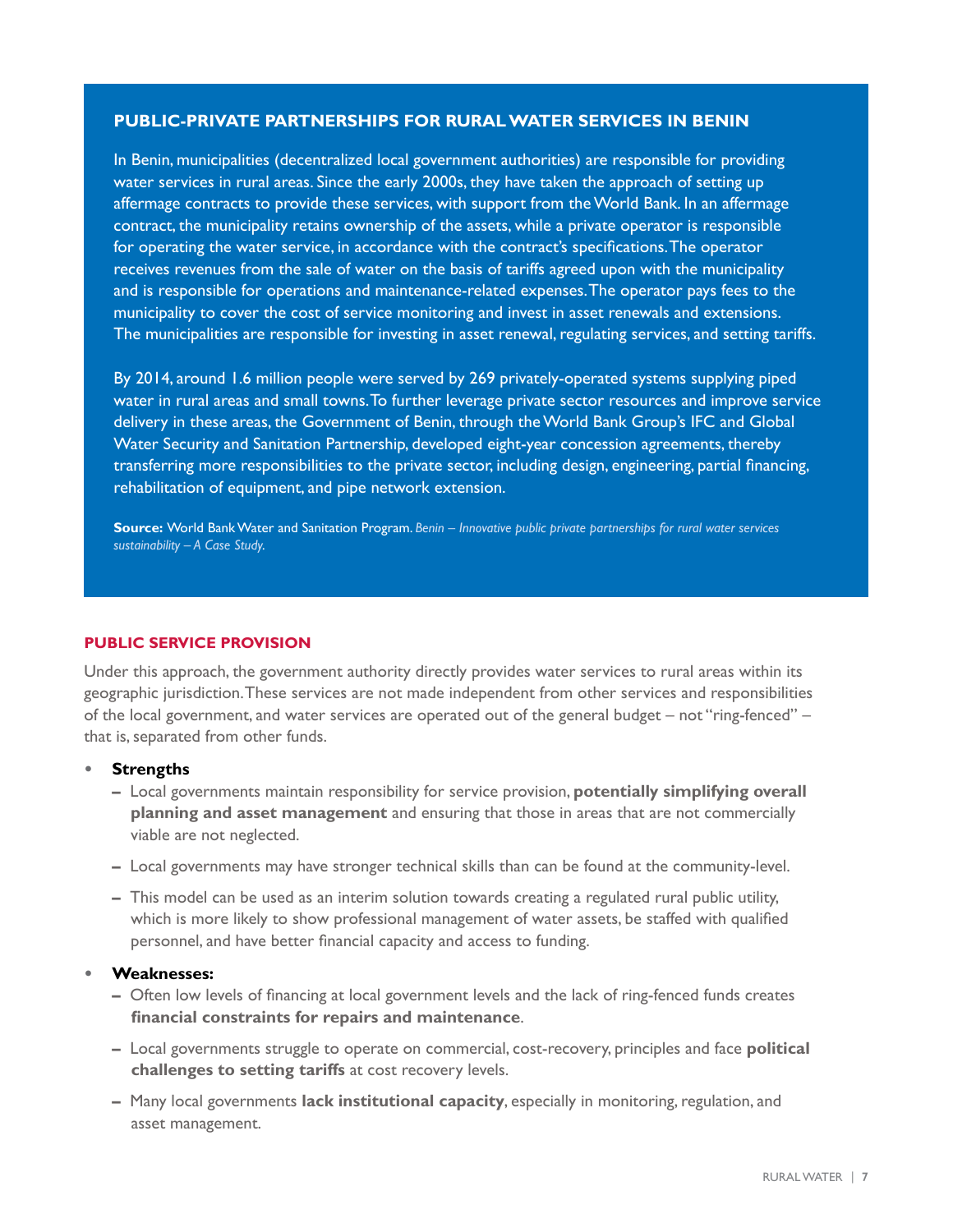# **PUTTING IT INTO PRACTICE – CONSIDERATIONS FOR ACTIVITY DESIGN AND IMPLEMENTATION**

Activity designs will be highly dependent on context, but should always consider the five building blocks and the three institutional levels involved in service delivery. Four critical steps in this process are:

1. **Understand the Rural Water Sub-Sector:** When designing the appropriate mix of interventions for a rural water activity, it is important to understand the overall context and enabling environment, including key government policies for rural water services, the roles and responsibilities of institutions, and financial flows. Sector maturity and target populations are also important considerations at this stage of activity design.

Generally, an analysis of this type should be done initially at the national scale and used to inform either project or activity design (depending on the level of detail in the project design). The results of this assessment can inform the background section of either a Project Appraisal Document (PAD), Program Description (PD), or Statement of Work (SOW). There are many options for doing this kind of assessment including political economy analysis (PEA),<sup>13</sup> systems mapping,<sup>14</sup> and participatory model building,<sup>15</sup> among other methods. The World Bank's Sustainability Assessment Framework introduced above can also be used to guide this type of analysis.

#### **SAMPLE QUESTIONS FOR ASSESSMENT USING WORLD BANK FRAMEWORK**

#### *General Context*

- What is the population density, geography, topography, transport, and connectivity within the target area(s)?
- **•** What are other donors primarily investing in?

#### *Institutional Capacity*

- **•** What is the national policy on rural water services?
- **•** What roles and responsibilities are assigned to different institutions?

#### *Financing*

- **•** What are the main sources of financing for the rural water sub-sector?
- **•** Are there policies related to tariffs?
- **•** What is the willingness to pay for services?

#### *Asset Management*

- **•** Who legally owns rural water assets?
- **•** Are the roles and responsibilities of operators and service authorities defined?

#### *Water Resources Management*

- **•** Is there a lead institution designated for managing water resources? Are there national, basin, and catchment level institutions for managing water resources?
- **•** Are there policies and regulations in place for water abstraction? Are these followed?

#### *Monitoring and Regulation*

- Is there a monitoring system in place that tracks the functionality of rural water systems?
- **•** Are there water quality regulations that are enforced?

<sup>13</sup> See [WaterAid's Political Economy Toolkit](https://washmatters.wateraid.org/publications/political-			economy-analysis-toolkit) for detailed guidance on how to perform a PEA.

<sup>14</sup> See [USAID Local Systems Framework](https://www.usaid.gov/sites/default/files/documents/1870/LocalSystemsFramework.pdf).

<sup>15</sup> See [Sustainable WASH Systems Learning Partnership](https://www.globalwaters.org/resources/assets/sws/stakeholder-driven-factor-		mapping-wash-systems) on factor mapping.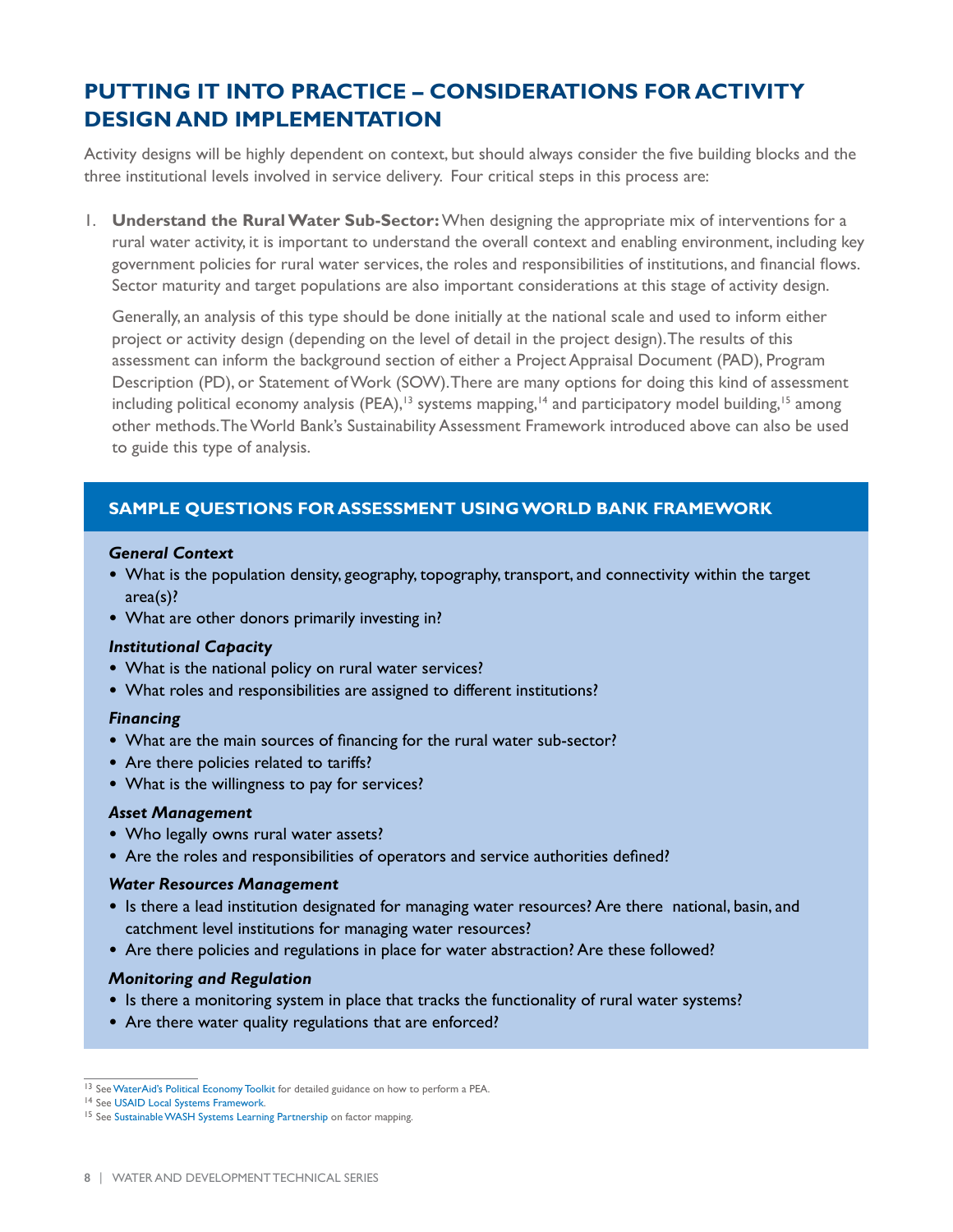2. **Understand Locally Relevant Service Delivery Models:** After this initial national level landscaping, a deeper dive into the local conditions for service delivery is necessary. This should include further understanding of who owns assets and has responsibility for maintenance, whether responsibilities can be delegated, and what the sources of financing are. At this point, it is also important to understand what service delivery models are in use throughout the target region and how they are performing.

Once the target geographic areas and specific populations we are aiming to reach are known, apply the framework again to understand local capacity and appropriateness of the different management models for the target areas or populations. For example, in highly dispersed settings, communal water supply systems may not be feasible. In addition, the governing policies and level of local capacity will drive selection of what management model makes the most sense. In order to provide external maintenance support services to community managed systems or delegate management entirely, there must be a strong enough monitoring and regulatory system in place to ensure that quality of services are maintained. If this is not already in place, support to these systems should be considered as part of the intervention design.

It is important to always consider the strengths and weaknesses of different rural water service delivery models and work to develop and strengthen models that are responsive to the local context. This type of analysis might be done during activity design, or jointly with an implementing partner as part of activity start-up and should inform work plans.

3. **Design Interventions to Address Gaps at All Institutional Levels:** The selected interventions should target the appropriate institutions and actors to ensure that there are capacities and authorities to provide sustained services after an activity ends.

The analysis done in Steps 1 and 2 to understand existing capacities and gaps in rural water services is critical to designing interventions. Appropriate interventions will vary based on the target population and on how well the sector is performing towards delivering sustained services (see Figure 4). Interventions targeting highly dispersed population areas might focus on developing policies for supported self-supply, allocating public funding for monitoring, or developing appropriate maintenance systems. In denser areas, activities might focus on professionalizing service providers, registering assets, or instituting tariff policies

At a basic level, activities might focus on the initial development of policies for the sector, developing an understanding of what assets are in place, ensuring that regulatory and management responsibilities are clear, and increasing finance to the sector. At a more advanced level of sector development, interventions might focus on institutionalizing monitoring systems, increasing access to commercial or blended finance, or introducing new types of service contracts. A set of illustrative interventions across the building blocks are provided in Figure 4. Note that all of these interventions may not be applicable across all populations.

Note that other development partners may also be undertaking interventions to support the rural water sector. A single activity should not need to do everything, and must coordinate with other partners, especially the local government, to ensure all gaps are addressed.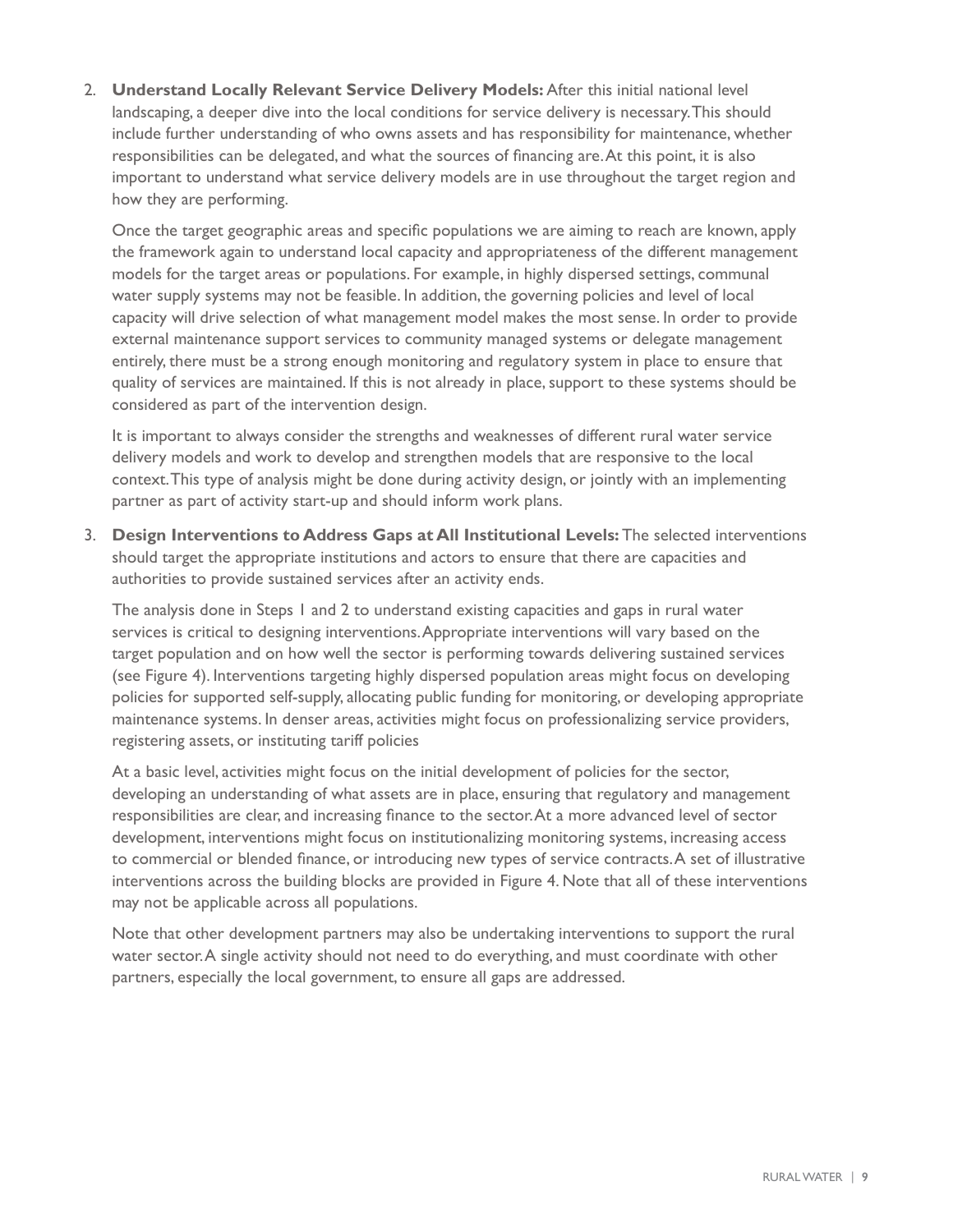|                                    | <b>Institutional</b><br>Capacity                                                                                                                            | <b>Financing</b>                                                                                                               | <b>Asset</b><br><b>Management</b>                                                                                     | Water<br><b>Resource</b><br><b>Management</b>                                                                            | <b>Monitoring</b><br>and<br><b>Regulation</b>                                                                               |
|------------------------------------|-------------------------------------------------------------------------------------------------------------------------------------------------------------|--------------------------------------------------------------------------------------------------------------------------------|-----------------------------------------------------------------------------------------------------------------------|--------------------------------------------------------------------------------------------------------------------------|-----------------------------------------------------------------------------------------------------------------------------|
| <b>National</b><br><b>Sector</b>   | Develop policies<br>for rural water<br>services mangement<br>Define institutional<br>arrangements and<br>functions of service<br>authorities &<br>providers | Increase access to<br>public funding for<br>rural water<br>Adopt a financing<br>policy and implement<br>tariff guidelines      | Formalize asset<br>ownership through<br>legal frameworks                                                              | Develop policies<br>for water resource<br>allocation that<br>consider the needs<br>of multiple users                     | <b>Establish regulatory</b><br>oversight and tariff<br>policies<br>Develop and fund a<br>comprehensive<br>monitoring system |
| <b>Service</b><br><b>Authority</b> | Develop local<br>Systems for back-up<br>support to operators<br>Provide support in<br>project preparation,<br>tendering, and<br>contract<br>management      | Allocate public<br>funding for<br>maintenance support                                                                          | Conduct asset<br>inventories<br>Register and legally<br>recognize service<br>providers, with clear<br>asset ownership | Strengthen<br>representation of<br>rural drinking water<br>users' interests in<br>local water<br>management<br>platforms | Develop monitoring<br>system for<br>functionality and<br>gradually expand to<br>cover all providers                         |
| <b>Service</b><br><b>Provider</b>  | Improve customer<br>orientation<br><b>Implement business</b><br>and performance<br>improvement plans                                                        | Understand full life<br>cycle costs of<br>providing services<br>Increase access to<br>commercial financing<br>(where feasible) | Support providers to<br>feed updated<br>information into<br>asset management<br>systems                               | Support service<br>provider to<br>engage in<br>catchment<br>Protection and<br>water safety<br>planning                   | Initiate service<br>provider<br>performance<br>benchmarking                                                                 |

**FIGURE 4:** ILLUSTRATIVE INTERVENTIONS FOR RURAL WATER ACTIVITIES. Based on Sustainability Assessment of Rural Water Service Delivery Models.

4. **Define Metrics of Success:** Finally, it is important to select standard and custom indicators that measure how the activity is working. These should go beyond tracking the number of people reached to capture both near-term and long-term impacts that will ensure sustainability. While there is no single indicator that can predict long-term sustainability, a mix of custom indicators that measure aspects of the five building blocks is often most appropriate for ensuring that an activity is not only providing services, but also putting into place the right institutions, processes, and capacities to continue delivering services in the long run.